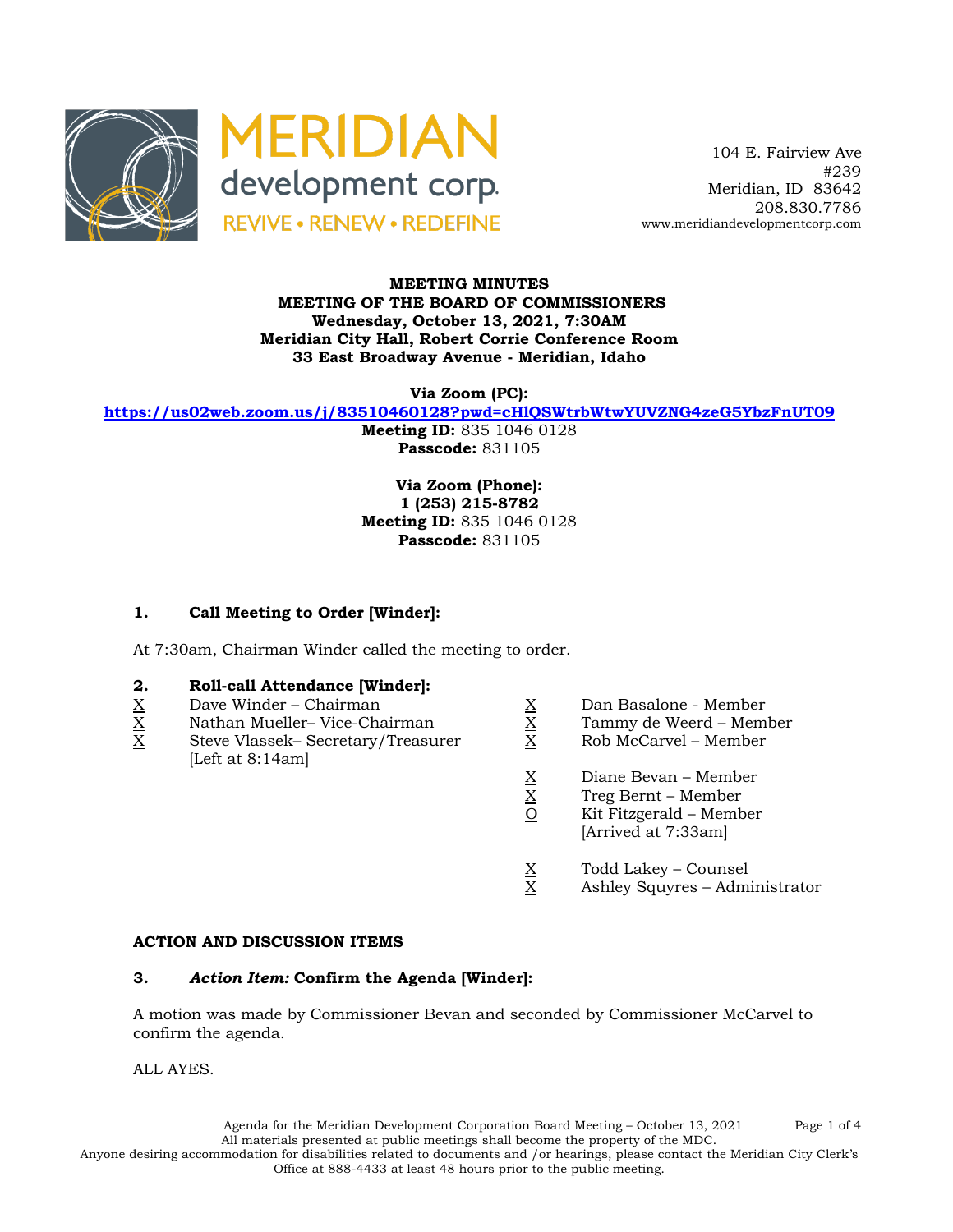**4.** *Action Item:* **Approve Consent Agenda [Winder]:** These items will be approved by a single vote unless a Board member requests to remove an item for specific discussion and/or action.

# **a. Approve Minutes of the September 22, 2021 Regular Meeting**

**b. Approve September 2021 Administrator's Report**

A motion was made by Commissioner Basalone and seconded by Commissioner Vlassek to approve the consent agenda.

ALL AYES.

# **5.** *Action Item:* **Consideration of approval the Civil Survey task order for the revision to the legal description for the Linder Urban Renewal District and corresponding Resolution 21-045 [Squyres]**

Squyres introduced the topic to the board. The task order for up to \$1,000 is requested in order to modify the original legal description and map to remove two small properties from the proposed district. A motion was made by Commissioner McCarvel and seconded by Commissioner Bernt to approve the task order.

ALL AYES.

# **6.** *Action Item:* **Consideration of approval of the time extension for the subrecipient agreement with Novembrewhisky Properties, LLC for the patio improvements at 140 East Idaho Avenue and corresponding Resolution 21-046 [Squyres/Evarts]**

Squyres introduced the time extension discussion. Josh Evarts discussed the delays in the project due to sewer and the delay of the concrete contractor. Commissioner Bevan acknowledged Josh's efforts regarding the unforeseen sewer issues for the block. A motion was made by Commissioner Bevan and seconded by Commissioner Mueller to approve the time extension of the subrecipient agreement to October 31, 2021.

ALL AYES WITH VLASSEK ABSTAINING.

# **7.** *Action Item:* **Consideration of approval of the reimbursement of the patio improvements at 140 East Idaho Avenue as per the subrecipient agreement and corresponding Resolution 21-047 [Squyres]**

Squyres introduced the reimbursement request as per the subrecipient agreement and reminded the board that the MDC approved a 50% match of up to \$34,908.50. A motion was made by Commissioner McCarvel and seconded by Commissioner Mueller to approve the reimbursement.

ALL AYES WITH VLASSEK ABSTAINING.

# **8.** *Action Item:* **Consideration of approval of the FY2022 cooperative financial agreement with Valley Regional Transit and corresponding Resolution 21-048 [Squyres]**

Squyres reviewed the FY22 agreement with VRT. A motion was made by Commissioner Mueller and seconded by Commissioner Basalone to approve the agreement.

ALL AYES.

# **9.** *Action Item:* **Consideration of approval of the FY2022 Façade Improvement application and corresponding Resolution 21-049 [Squyres]**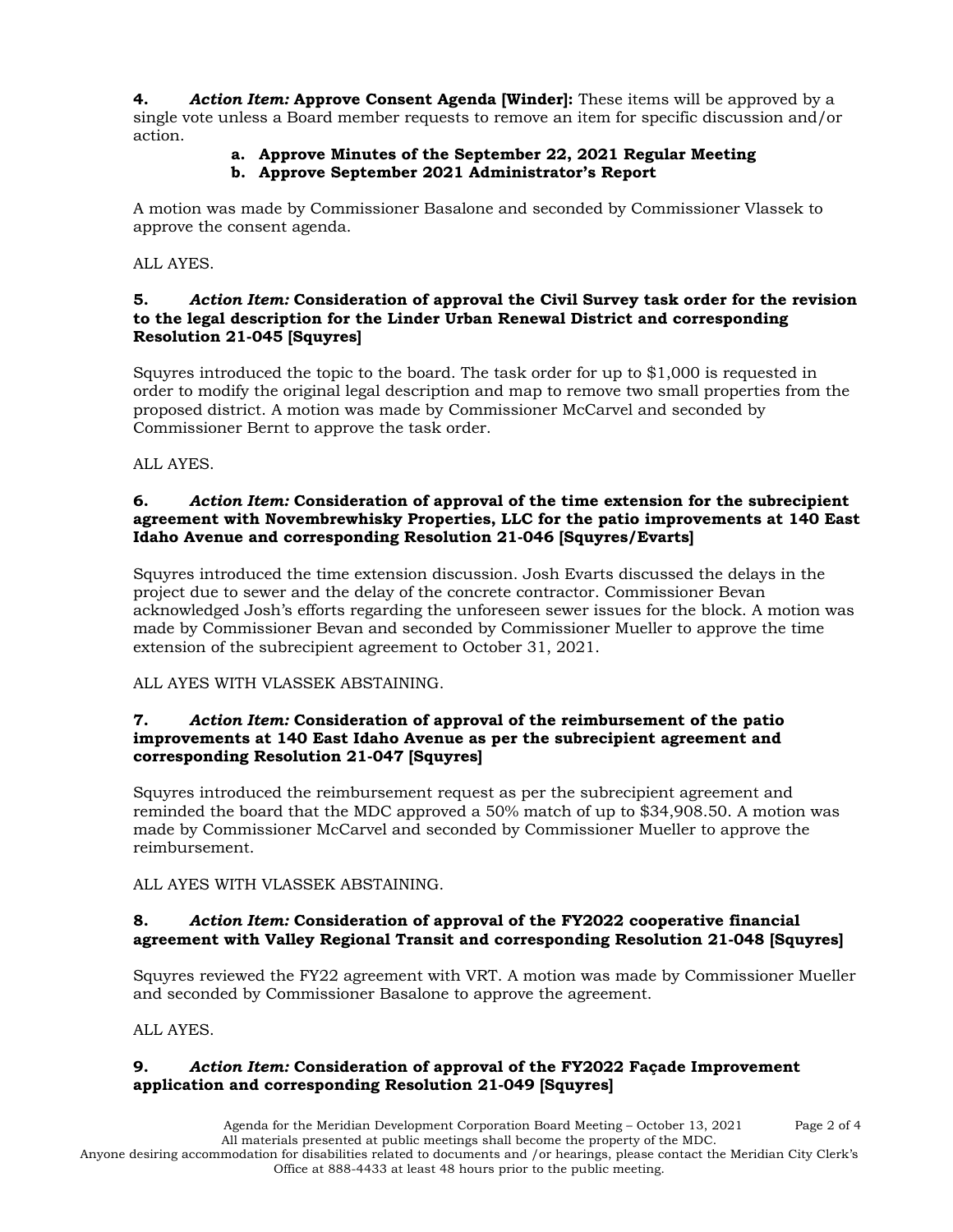Squyres reviewed the updated FY22 façade improvement application with the board. A motion was made by Commissioner Vlassek and seconded by Commissioner Fitzgerald to approve the application.

ALL AYES.

#### **10.** *Discussion and Potential Action Item:* **Consideration of approval of a replacement representative to the Valley Regional Transit board and corresponding Resolution 21-050 [Winder]**

Chairman Winder discussed the need to replace Commissioner Bevan as she has served a twoyear term and has scheduling complications. He recommended Ashley Squyres as the MDC replacement. A motion was made by Commissioner Vlassek and seconded by Commissioner de Weerd to appoint Ashley Squyres, MDC Administrator, to the VRT Board on behalf of MDC.

ALL AYES.

#### **11.** *Action Item:* **Consideration of approval of the interagency agreement between the Ada County Highway District and the urban renewal agency of the city of Meridian, Idaho Union District and corresponding Resolution 21-051 [Lakey]**

Counsel Lakey introduced the item to the board and discussed the additional language that will require future approval of specific projects from ACHD since those aren't clearly defined at this time. A motion was made by Commissioner McCarvel and seconded by Commissioner Fitzgerald to approve the interagency agreement for the Union District.

ALL AYES.

#### **12.** *Action Item:* **Consideration of approval of the interagency agreement between the Ada County Highway District and the urban renewal agency of the city of Meridian, Idaho Northern Gateway District and corresponding Resolution 21-052 [Lakey]**

Counsel Lakey introduced the topic and reviewed the list of projects that are placed in the Northern Gateway interagency agreement with ACHD. A motion was made by Commissioner Basalone and seconded by Commissioner McCarvel to approve the interagency agreement for the Northern Gateway District.

ALL AYES.

# **13. MDC Project Updates [Squyres]**

Squyres provided updates on the Nine Mile floodplain grant application process; the status of the Civic Block RFPs, Union 93 CZC application and the November 04 groundbreaking, along with the Community Development Director departure.

**14.** *Discussion Item:* **Counsel's Report [Lakey]:** Counsel Lakey will review legal topics that need to be brought to the attention of the Board.

No report.

**15.** *Discussion Item:* **Administrator's Report [Squyres]:** Administrator Squyres will review topics that need to be brought to the attention of the Board.

No report.

# **16.** *Discussion Item:* **Chairman's Report**

Agenda for the Meridian Development Corporation Board Meeting – October 13, 2021 Page 3 of 4 All materials presented at public meetings shall become the property of the MDC.

Anyone desiring accommodation for disabilities related to documents and /or hearings, please contact the Meridian City Clerk's Office at 888-4433 at least 48 hours prior to the public meeting.